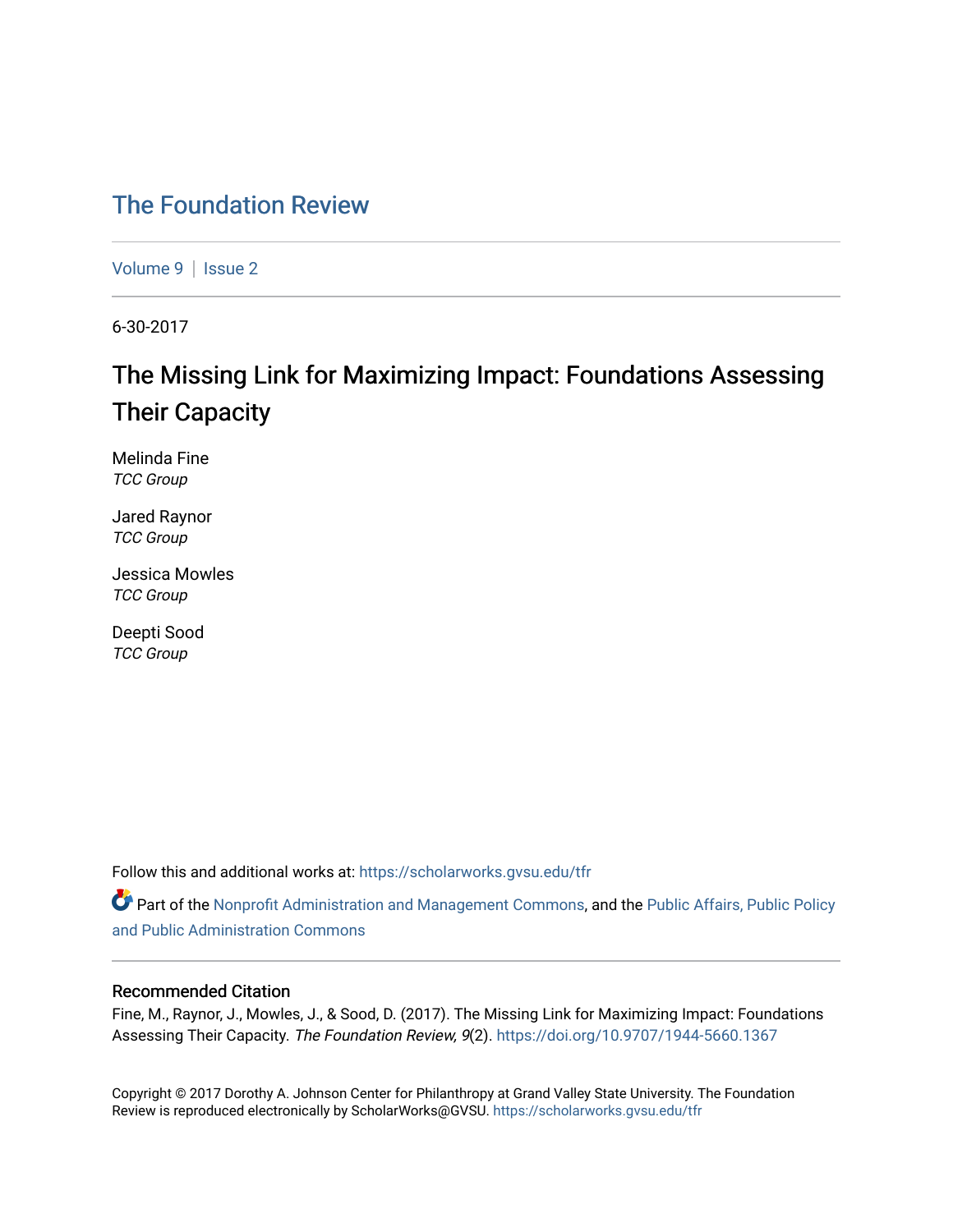# The Missing Link for Maximizing Impact: Foundations Assessing Their Capacity

*Melinda Fine, Ed.D., Jared Raynor, M.S., Jessica Mowles, M.P.A., and Deepti Sood, M.A., TCC Group*

*Keywords: Foundation, capacity, effectiveness, impact, reflective practice*

#### Introduction

Foundations know all about capacity building. They have long understood that strengthening the leadership and operations of the organizations they support will increase their potential impact. Funders have also become more nuanced in their capacity-building approach, having learned that even organizations doing similar work may need different types of training, technical support, or other resources. Understanding the distinct capacity-building needs of grantees requires undertaking a holistic assessment of organizational strengths and challenges, and identifying points of tailored intervention.

The foundation community is not unaware of its own need to build capacity. Various funders strive to better understand their customary practices and, in so doing, improve the chances for their own effectiveness. The Center for Effective Philanthropy's (CEP) Grantee Perception reports, the publications and conferences of Grantmakers for Effective Organizations (GEO), and the guides produced by GrantCraft, the Giving Practice, and others offer foundations resources that help them reflect on their practices to increase their chances for success.

But why have more foundations not intentionally and comprehensively assessed their own institutional capacity, given that doing so has proven so beneficial to their grantees? Undoubtedly, some foundations may believe that time spent assessing (or building) internal capacity takes time away from pursuing their core, field-facing work. As one funder interviewed for this article

#### *Key Points*

- A rapidly changing, global sociopolitical environment requires foundations to be nimble in maximizing opportunities to advance their agendas. At the same time, grantmakers are establishing ever more ambitious goals that often require grantees to function at peak capacity. Why, then, have more foundations not assessed their own institutional capacity?
- This article discusses an assessment of 54 foundations that participated in taking a new tool, developed for funders by TCC Group, to explore five core capacity areas shown to be central to organizational effectiveness. The Foundation Core Capacity Assessment Tool's findings should not be seen as a report card, but rather a data-driven prompt for reflection and collective learning.
- While a diverse set of funders participated in this assessment, a larger pool will be needed to make broader statements about sectorwide trends. Nonetheless, the preliminary findings shared in this article do offer an unprecedented first look at how foundations are holistically assessing their institutional capacity as part of their efforts to maximize impact at a critical point in history.

remarked, "There can be a mindset among foundations that focusing on our own capacity may diminish our ability to be mission driven."1 Others may see addressing their own capacity needs as a luxury. Another foundation official interviewed for this article noted that in the

1 TCC Group conducted confidential interviews with a small number of staff at a subset of the 54 foundations that participated in TCC Group's Foundation Core Capacity Assessment Tool, to gain their perspective on lessons learned from the process.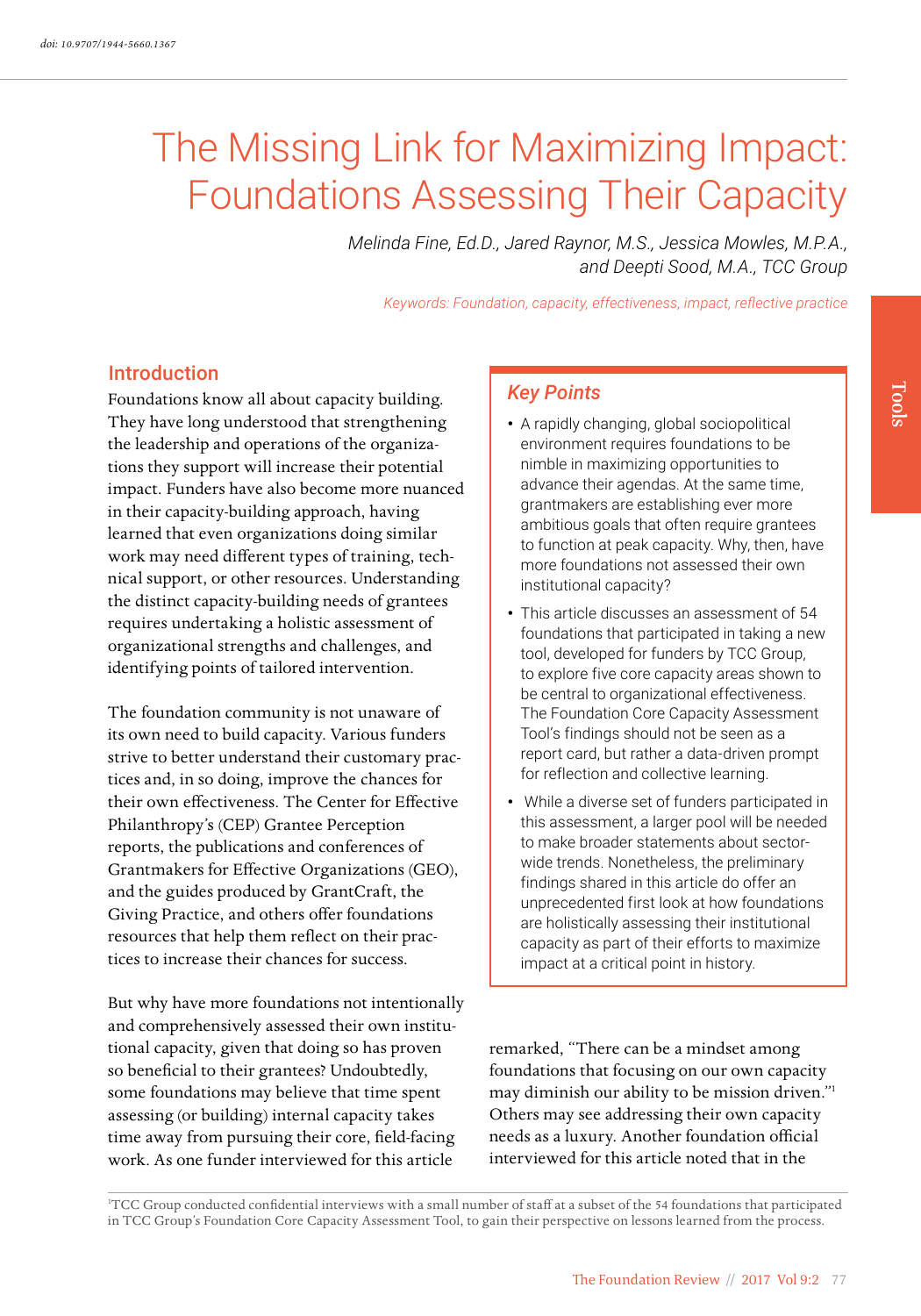*[M]aximizing impact requires that all components of this system — including foundations — operate at their full potential, balancing strategic focus with flexibility needed in these changing times.*

past, it was seen that "if we had a dollar, we'd rather support a grantee doing work in the field." Foundations may also feel that assessing their capacity may highlight areas of focus — e.g., management structure, staff morale, or commitment to diversity, equity, and inclusion —that the organization is not prepared to address. Or they may believe that they are doing their work just fine, with no need to test that assumption.

We argue that heightening sector attention to the issue of foundation capacity is especially critical now. A rapidly changing sociopolitical environment in the United States and globally requires all organizations to be nimble and adaptable in maximizing opportunities to advance their agendas. In addition, each day funders are establishing ever more ambitious goals for their grantmaking, often expecting organizations they support to function at peak capacity to achieve impact (Raynor, Cardona, Knowlton, Mittenthal, & Simpson, 2015). However, maximizing impact requires that all components of this system including foundations — operate at their full potential, balancing strategic focus with flexibility needed in these changing times. Concluded one funder, "We came to the realization that for us to have the greatest impact, our staff had to be best positioned to do their role."

#### What Do We Know About Foundation Capacity? A Brief Look at the Literature

A good deal has been written about how foundations can heighten their effectiveness by doing their work well — encompassing such elements

as conducting work responsively and respectfully, in a way that builds partnerships with supported nonprofits and funding peers; performing the financial and legal oversight and compliance that is required of all grantmaking efforts; and ensuring efficient internal operations so grant dollars can get out the door.

Much of the existing literature focuses on improving specific dimensions of foundation practice to strengthen achievement of the foundation's core purpose: social impact. Strategic clarity (Brest & Harvey, 2008), benchmarks for ethical operations (Jagpal, 2009), clarity about roles (Jaffe, 2013), enhanced transparency (see [http://glasspockets.org\)](http://glasspockets.org), and heightened attention to diversity, equity, and inclusion (Yu, Nicholson, & Nash, 2013; Shmavonian, 2003; D5 Research at d5coalition.org; Dressel & Hodge, 2013) have all been identified as key areas for foundation capacity building.

Practical tools also abound. GrantCraft's wealth of case studies and resource guides (GrantCraft, 2012; Jaffe, 2003) help program staff use analytic tools (e.g., landscape analysis) and strategies (advocacy, organizing, policy change, alliance building, and donor collaboration) to enhance institutional impact. The widely respected Grantee Perception Report (CEP, 2014) helps funders understand how their practice is perceived by their grantee partners. Finally, various professional development resources seek to strengthen the knowledge and skill sets of foundation staff (Kibbe, Setterberg, & Wilbur, 1999; Council on Foundations, 2006).

#### A Learning-Oriented Approach

In surveying this literature base, we found two elements to be lacking and indeed needed: first, a systemic and comprehensive organizational approach that sees the multiple, discrete elements of institutional practice and operations in relation to one another; and second, a datadriven assessment tool (comparable to those that exist for nonprofits) that allows foundation stakeholders to candidly assess their organizational strengths and challenges and to generate action based on findings. Our perceptions were corroborated by the foundations TCC Group has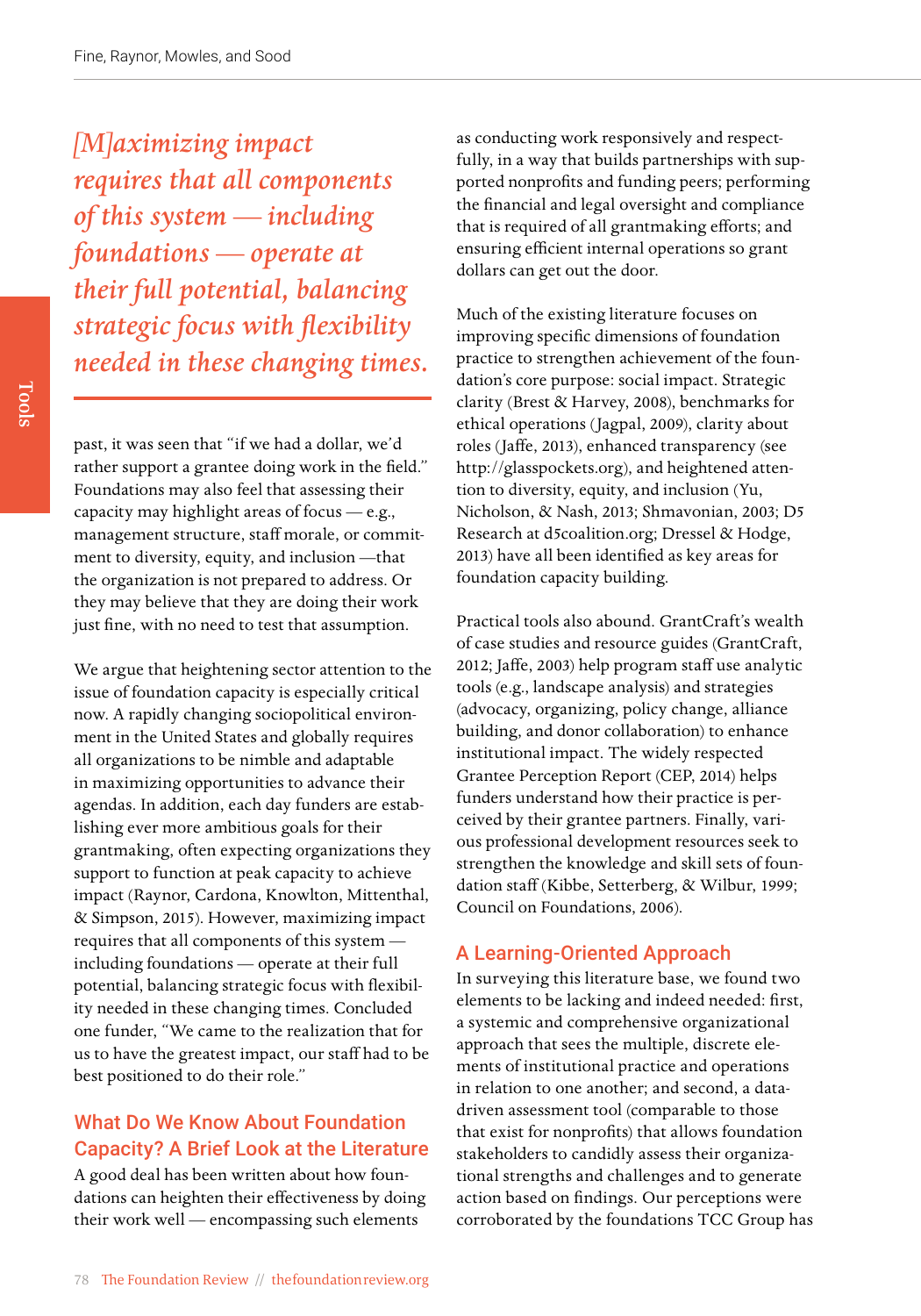partnered with over decades in assessing their own grantees' capacity in systemic, data-driven ways. We consequently undertook to develop a new resource focused specifically on examining foundation capacity in a comprehensive and integrated way.

In so doing, we understood the limitations of any assessment of organizational functioning. The advantage we enjoyed was having pioneered a nonprofit organizational capacity assessment. TCC Group's Core Capacity Assessment Tool (CCAT) has been used by more than 5,000 nonprofit organizations domestically and globally. This online, survey-based tool collects information from key decision-makers within an organization and posits prioritized recommendations for building organizational capacity based on integrated findings. The CCAT measures a nonprofit organization's effectiveness according to a comprehensive capacity "framework," examining four overarching core arenas critical to nonprofit success — leadership, adaptability, management, and technical capacity — as well as organizational culture. The CCAT provided an ideal basis from which to begin to develop a Foundation Core Capacity Assessment Tool (FCCAT).

Two primary considerations underlie the construction of any assessment tool: determining relevant content (i.e., what constitutes a capacity worth measuring), and designing effective methods (i.e., how valid and reliable are the data collected).

To address the content question, we drew on a range of sources. First, we opted to use the CCAT's proven core-capacity framework, as we believed it held two advantages. First, its wide use over many years allowed for parallels to be drawn between nonprofit and foundation findings. Second, its comprehensive approach allowed for looking at discrete practices through multiple lenses. For example, a foundation's evaluation strength involves both technical capacity (having the knowledge and skills to gather information) and adaptive capacity (using findings to modify interventions as needed).

*We consequently undertook to develop a new resource focused specifically on examining foundation capacity in a comprehensive and integrated way.* 

Second, we drew on a thorough literature review on foundation capacity and effectiveness, including academic and practitioner literature and tools, supplemented by conversations with our foundation partners and TCC Group's own expertise in supporting nonprofit capacity building. This process led to the creation of capacity categories that seemed most substantive and at the same time broadly applicable to a variety of foundations, regardless of type or size.

We sought to be as comprehensive as possible, but necessarily had to leave some areas out. For example, we opted not to include governance, as we felt governance models were too diffuse to enable identifying agreed-upon behavioral indicators. We also omitted leadership sustainability, perceiving it to be less of an issue for foundations than for nonprofits. Finally, given the tool's intended use by foundation staff and directors rather than external partners, we chose not to include various areas where internal members were ill positioned to judge, such as whether a foundation effectively navigated power dynamics (though we did include elements that could contribute to this asset).

We tested our preliminary list of content categories with foundation and evaluation colleagues (Kelly, Cockfield, Raynor, & Sood, 2013). Finally, we used statistical analysis to confirm and/or reorient proposed content categories, analyzing how individual items grouped together, and identifying the underlying construct of these groupings.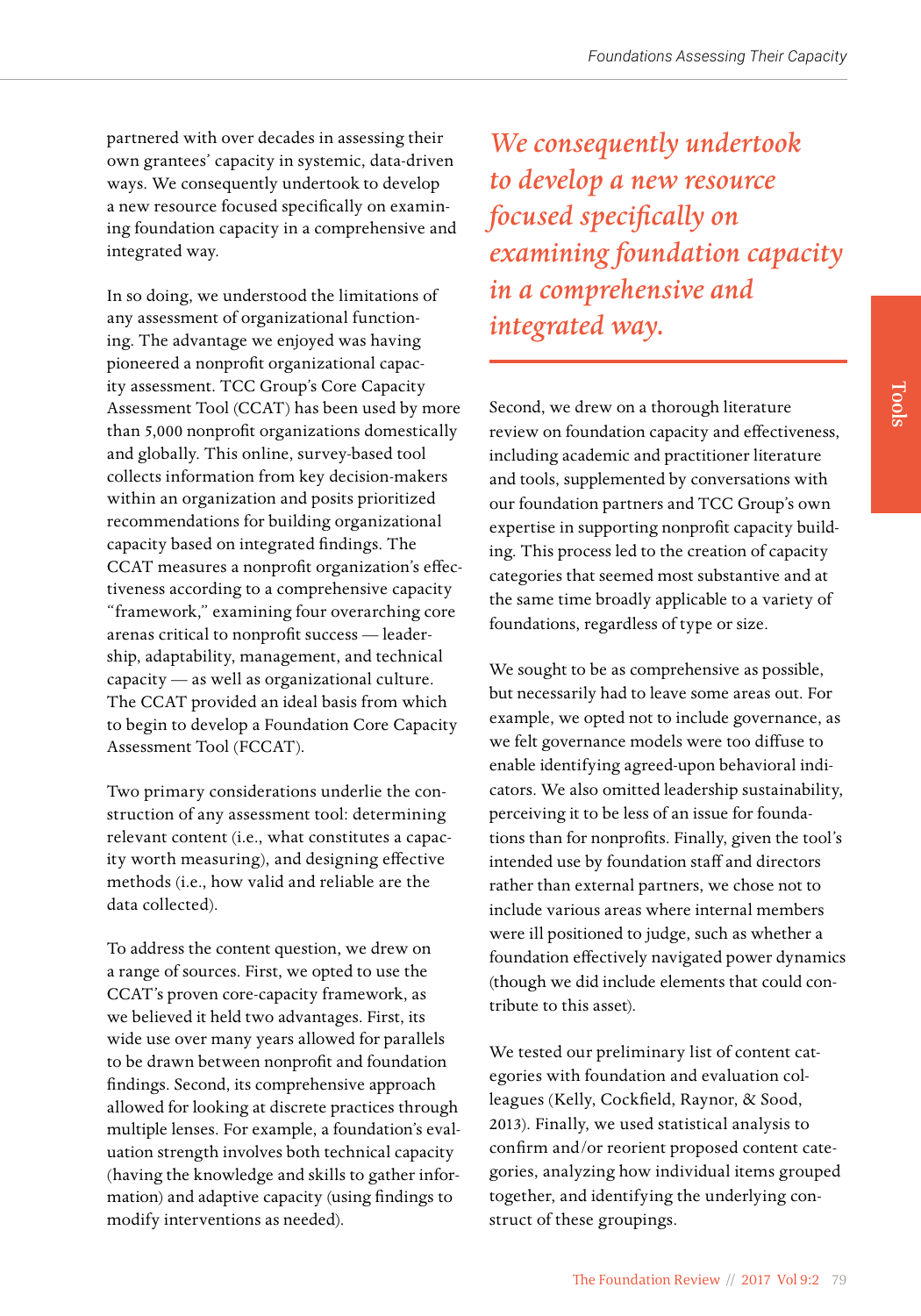**FIGURE 1** The Five Core Elements of Foundation Capacity



The resultant FCCAT consists of 148 items grouped into 43 "subcapacities" within the five core capacity areas. (See Figure 1):

- Leadership capacity (seven subcapacities)
- Adaptive capacity (seven subcapacities)
- Management capacity (eight subcapacities)
- Technical capacity (12 subcapacities)
- Organizational culture (nine subcapacities)

To address the second key question, concerning methods, we applied field-accepted practices related to effective capacity assessment. For the

purpose of a rapid diagnostic, methods that drew on directly observable behavior or multistakeholder perception (e.g., 360 review) seemed both impractical and too costly. We opted instead for an independent, multirespondent-structured self-report, in which multiple individuals from the same organization answer online questions independently. To minimize perception biases, we constructed items to address concrete, observable behavioral characteristics, rather than perceptions. Presented to respondents in static random order, all items used a five-point Likert scale ranging from "strongly disagree" to "strongly agree."2 Finally, the responses of all respondents were aggregated together to create single scores for each subcapacity.

2 The items were originally randomized so that items are not presented in order of their category. Once statistical analysis was completed, a final randomized order was generated and the tool was then made static.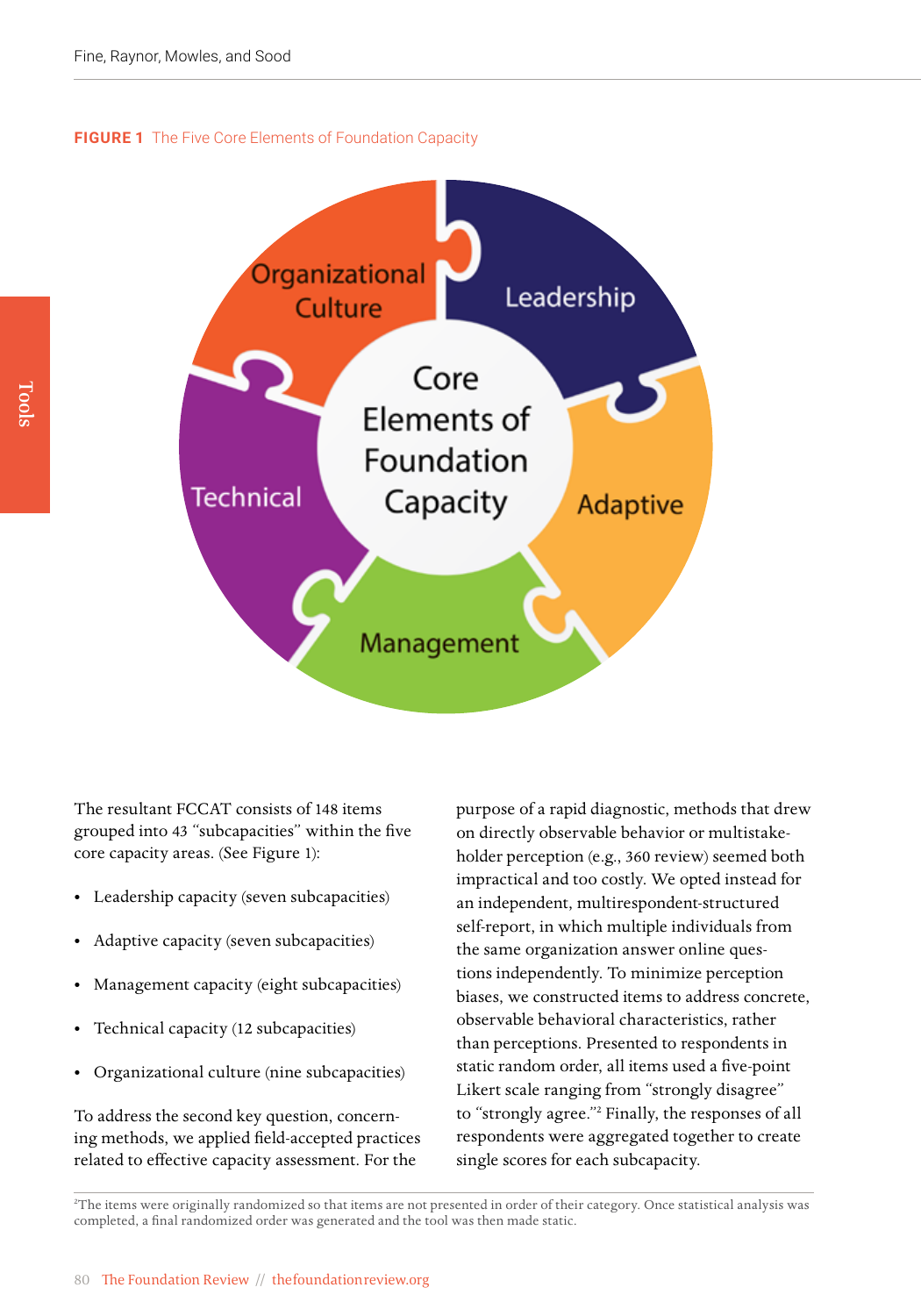After initial construction and revision, the FCCAT was pilot tested with 23 foundations. TCC Group conducted rigorous statistical analysis to create scales and ensure item reliability and validity. Modifications were made based on pilot analysis.

The FCCAT was relaunched in early 2016. Through a Ford Foundation grant to assess foundation capacity, 75 foundations were invited to use the FCCAT to explore their institutional capacity at no cost. To ensure participant anonymity, we required that at least three staff complete the assessment, and advised that participants with knowledge of foundation management, operations, and grantmaking would be best able to respond to tool items. On average, participating foundations had six staff complete the tool, though the number of participating staff ranged from the minimum of three to a high of 40. The average number of grantmaking staff at participating foundations was four, indicating that the saturation of participants was fairly high.

A total of 58 foundations participated in the assessment in spring of 2016; each foundation received a confidential, customized report summarizing institution-specific findings. TCC Group conducted another round of rigorous statistical analysis to validate the final instrument and remove data that did not meet quality criteria. Ultimately, all scales held up (Cronbach's alphas between 0.71 and 0.86).

#### A First Round of Insights

At its core, the FCCAT serves as a quantitative measure of the demonstrated behaviors and attitudes of an institution, as perceived by individuals within that foundation. While staff perceptions yield findings across three broad ranges ("strong," "satisfactory," and "challenging"), the FCCAT itself does not ascribe value to the traits examined; rather, it is foundation members themselves who determine whether results are "good" or "bad" according to their alignment with institutional values. In this context, the FCCAT should not be seen as a report card, but rather a data-driven prompt for refection (both individual and group) and collective learning. Completing the FCCAT represents only the first

*At its core, the FCCAT serves as a quantitative measure of the demonstrated behaviors and attitudes of an institution, as perceived by individuals within that foundation.*

step in the process to assess institutional capacity. Guided discussion of findings, engaging participants who completed the assessment as well as potential others within the institution, allows for reflection on comparative strengths and challenges; consideration of why members differently positioned within an institution might regard capacity in different ways; consideration of where assessments reflect stated institutional priorities, and where they may differ; and preliminary thinking about action steps a foundation may choose to take to address capacity areas deemed essential to enabling its strongest work. FCCAT "interpretation sessions" at participating foundations have proven illuminating in this regard, as staff have often sought to identify needed action from capacity findings in relation to complementary learning processes such as strategic planning, portfolio assessment, stakeholder alignment, environmental mapping, and team-building efforts.

Foundations chose to participate in the 2016 FCCAT assessment for a variety of reasons. One funder commented,

We've required organizations to do all of this work. But we haven't had a focused, formalized process to do it for ourselves. We were curious about, 'What does it feel like to do it?' The process made us appreciate the investment and resources necessary to undertake capacity building.

Another noted, "It's good to sit back and reflect every once in a while, and ask how we could do things better. Our FCCAT results are a reflection of who we are, how we do things, how we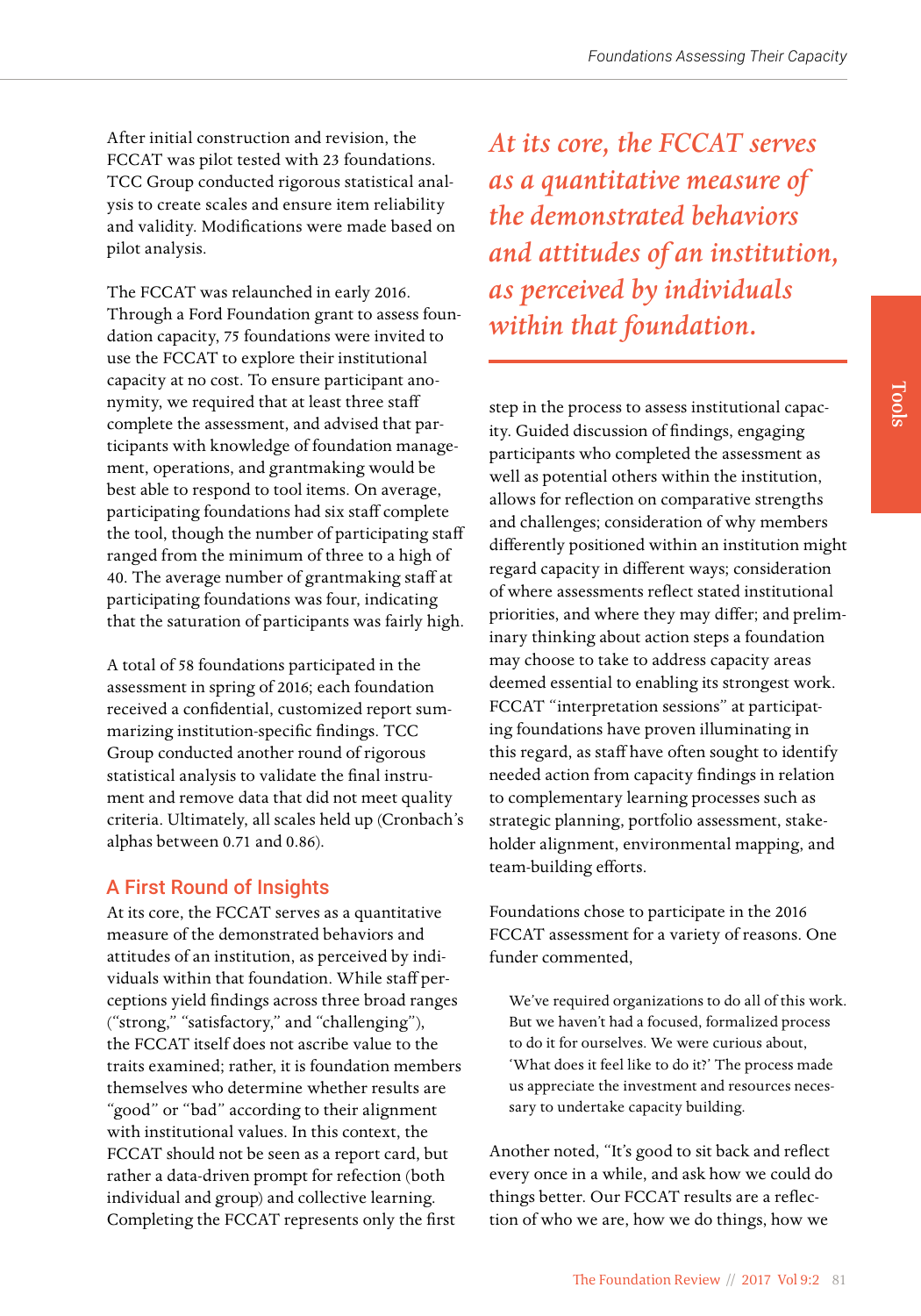



interact internally, and our values." A community foundation representative remarked,

We are continually working on strengthening our organizational culture and aligning our work with our values. We are funded by philanthropic dollars and we feel a high level of accountability as a result of that source. We have to make sure that we are highly efficient and highly effective. And we believe a healthy culture and work environment supports highly effective and efficient organizations. It was a natural fit.

After completing individual institutional assessments, TCC Group aggregated findings from 54 of the 58 participating foundations to identify common strengths and challenges, as well as areas of greater variation. Participating foundations reflect a broad array of characteristics. The largest share of participants self-identified as "private" foundations (34 percent), followed by community foundations (24 percent), family foundations (18 percent), public foundations (16 percent), operating foundations (6 percent), and corporate foundations (2 percent). A majority of participants (56 percent) reported annual 2015 giving in the range of \$1 million to \$10 million,

with 28 percent giving more than \$10 million and 16 percent giving less than \$1 million. Just over one-third (34 percent) reported having fewer than five staff members, followed by 30 percent reporting five to 10, 26 percent with 10 to 25, and 10 percent with more than 25 staff members. Finally, the initial set of FCCAT participants was more likely to make grants nationally and/ or internationally (24 percent) than is true for U.S. foundations as a whole. Remaining FCCAT funder respondents indicated giving regionally (32 percent) or locally (44 percent).

While a diverse set of funders participated in this assessment, findings should not be considered representative of the foundation field. A larger pool of FCCAT users will be needed to make broader statements about sectorwide trends. Nonetheless, the preliminary findings do offer an unprecedented first look at how foundations are holistically assessing their capacity.

#### Overall Findings

Across the five core capacities measured by the FCCAT — adaptive, leadership, management, organizational culture, and technical — all rated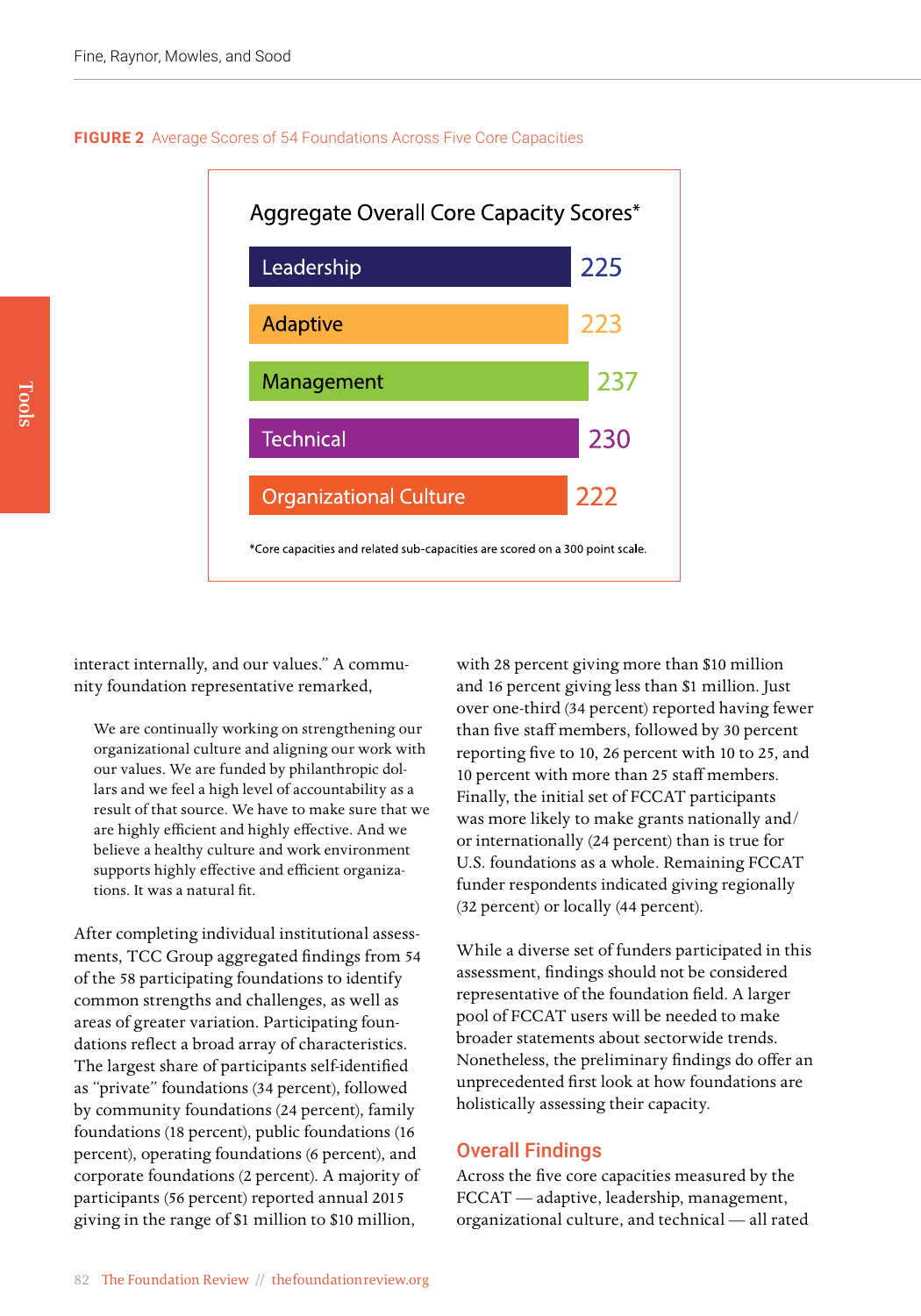| <b>Leadership</b>                                                 | The ability of all organizational leaders to create and sustain the<br>foundation's vision. This includes the capacity of leaders to inspire,<br>prioritize, make decisions, innovate, and provide appropriate direction<br>to achieve an organization's mission. |
|-------------------------------------------------------------------|-------------------------------------------------------------------------------------------------------------------------------------------------------------------------------------------------------------------------------------------------------------------|
| <b>Subcapacity</b>                                                | <b>Definition</b>                                                                                                                                                                                                                                                 |
| Advocacy                                                          | The foundation directly undertakes and/or funds advocacy work and<br>externally communicates advocacy goals.                                                                                                                                                      |
| Board championship                                                | The board is knowledgeable about and an active champion of the<br>foundation's work and approach.                                                                                                                                                                 |
| Board-staff relationship                                          | The board works respectfully with senior staff leadership, ensuring shared<br>strategy and accountability to meeting the organizational mission.                                                                                                                  |
| Commitment to internal<br>diversity, equity, and<br>inclusiveness | The foundation's practices reflect commitment to diversity of staff and<br>board as well as meaningful inclusion of the communities served.                                                                                                                       |
| External leadership                                               | The foundation plays a recognizable and credible leadership role on issues<br>relevant to its mission, including raising up other voices.                                                                                                                         |
| Foundation vision                                                 | Foundation leaders articulate and direct resources toward a clear and<br>compelling vision.                                                                                                                                                                       |
| Internal decision-making                                          | Foundation leaders make decisions guided by mission priorities and<br>inclusivity values, and are skilled at putting ideas into action.                                                                                                                           |

|  | <b>TABLE 1</b> Leadership Subcapacities and Definitions |
|--|---------------------------------------------------------|
|  |                                                         |

as "strong" or "satisfactory," according to staff at the 54 sampled foundations. As one funder remarked, "Foundations seem to rate themselves pretty highly. This may reflect not really having a frame of reference and may be part of overall education about foundation capacity."

Averaged capacity scores across the five core capacities were also very similar, ranging from 222 to 237. (See Figure 2.) This is not altogether surprising, given the smoothing of results due to the aggregation of individual organizational data. In addition, differences in foundation type, size, and scope did not have a notable impact on overall capacity scores.

Nonetheless, scores recorded by individual foundations at times varied widely from the overall averages reported for the core capacities and among the 34 subcapacities. For example, within management capacity, individual grantee relationship-management scores ranged from 125 to 290; within adaptive capacity, innovation and experimentation scores ranged from 123 to 265; and within leadership, capacity board-staff relationship scores ranged from 108 to 290. More detailed examinations of the five core capacities and the 43 subcapacities measured by the FCCAT follow.

#### *Leadership Capacity*

Leadership capacity refers to the ability of organizational leaders to inspire, prioritize, make decisions, innovate, and steer a foundation toward achieving its mission. We understand the capacity for leadership to be available to multiple parties across an organization, rather than resting in a single individual. (See Table 1.) The aggregate data from 54 participating foundations yielded two key findings: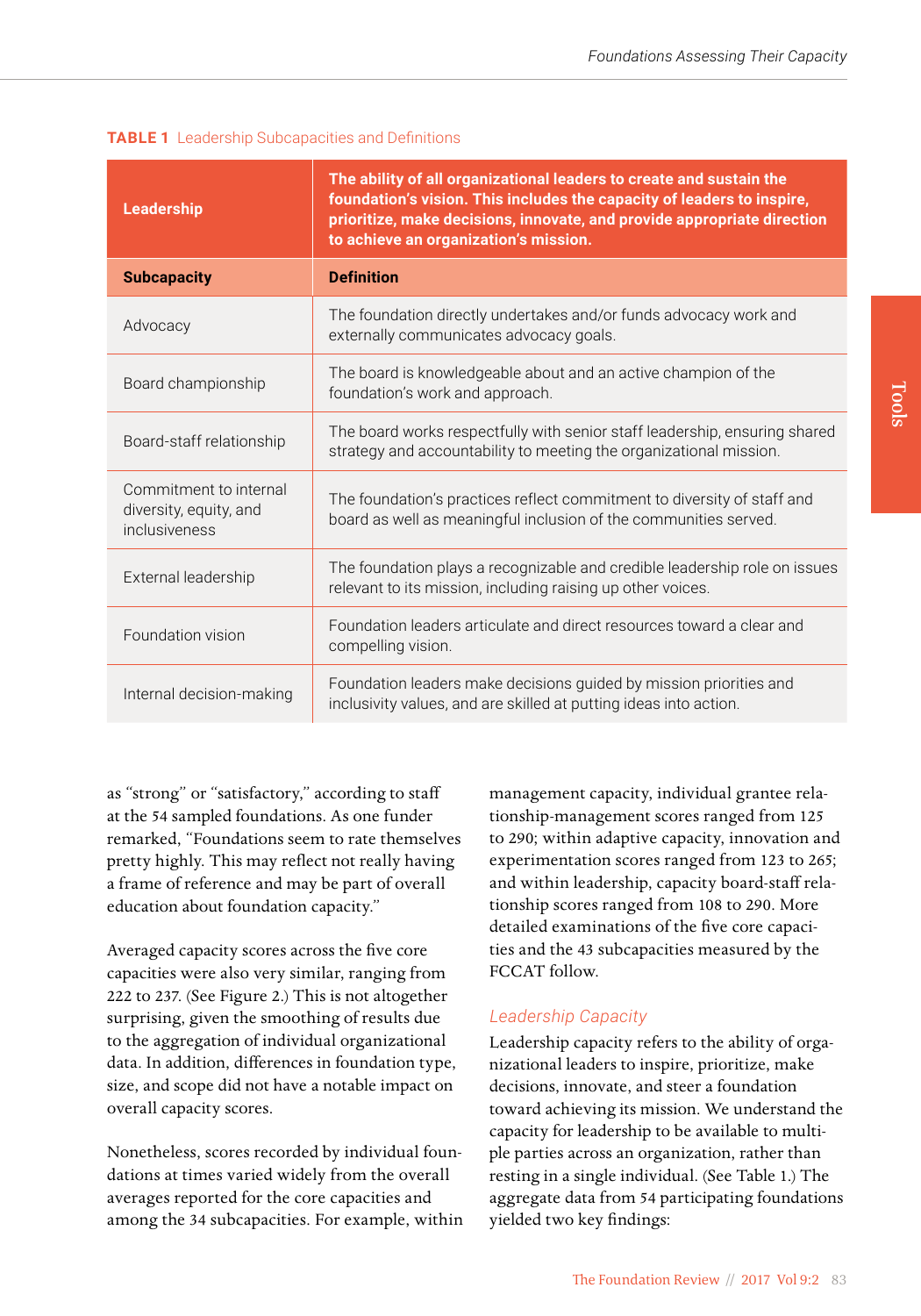- Foundations report strength in articulating a vision and maintaining a leadership role on core issues.
- Funders appear relatively less engaged in supporting advocacy and advancing the diversity, equity, and inclusiveness of their staff.

Many have written about the power a senior leadership team has in advancing a foundation's core purpose, and the various responsibilities and roles diverse members play to strengthen institutional leadership overall. For example, a review of 19 foundations found that senior leadership teams can help define a foundation's mission and goals and ensure alignment on these goals across program areas, among others areas (Berman, 2016). Others have found that foundations can use their bully pulpit to garner support for investment priorities; for example, funders involved in civic-change initiatives have successfully used their voice to "mobilize political will" in communities that may otherwise have been ignored by those in power, illuminating the value of conveying a strong vision in the broader environment in which one funds (Auspos, Brown, Kubisch, & Sutton, 2009).

Our data showed that funders typically consider themselves "strong" in external leadership, according to the 54 sampled foundations. This capacity encompasses a foundation's ability to demonstrate leadership within relevant communities and to convey an organizational vision. They also consider themselves strong in internal decision-making and board-staff relationships. This latter finding may seem surprising given concerns sometimes expressed by program staff about the degree of board involvement in foundation processes.

In contrast, foundation commitment to internal diversity, equity, and inclusion (DEI) received the lowest subcapacity score within leadership capacity and the second-lowest score among all

FCCAT subcapacities. Interestingly, the FCCAT found significant variance in internal DEI scores across the sample, indicating that respondents within the same institution perceive this capacity differently from one another. Among these foundations, there appears to be a particular need to address how active they are in seeking out staff from diverse communities and their commitment to having a staff that reflects the communities they serve. D5, a five-year initiative undertaken by a coalition of foundations to expand DEI in the sector, encouraged funders to consider diversifying their staff and boards, invest in diverse communities, and implement various practices to support diversity objectives.<sup>3</sup>

At the same time, the sampled foundations ranked themselves much higher on cultural competency (a subcapacity included within technical capacity), which encompasses the skills foundation staff need to engage effectively with people from different backgrounds and positions. As one funder explained,

We can't have our grantees be fluent on DEI and not have our foundation staff have equal capacity to do that work, because there would be friction. So that is what forced us into this. We've worked on this because we've had to work on it.

#### *Adaptive Capacity*

Adaptive capacity addresses a foundation's ability to monitor, assess, and respond to changes in the internal and external environment, and to change course as needed to enable impact. (See Table 2.) Aggregated results indicated that:

- Despite being active participants and learners in the sector, foundations consider themselves less adept at developing strategies.
- Foundations commonly underutilize data and formal and informal evaluations to inform their decision-making.

Adaptive capacity is essential for foundations that wish to ensure their investments are targeting

<sup>3</sup> For perspective on the role of foundations in supporting DEI internally and externally, see the resources of the D5 Coalition at [http://www.d5coalition.org/tools/d5-research.](http://www.d5coalition.org/tools/d5-research) The coalition produced a range of resources for funders interested in understanding and promoting DEI in the sector.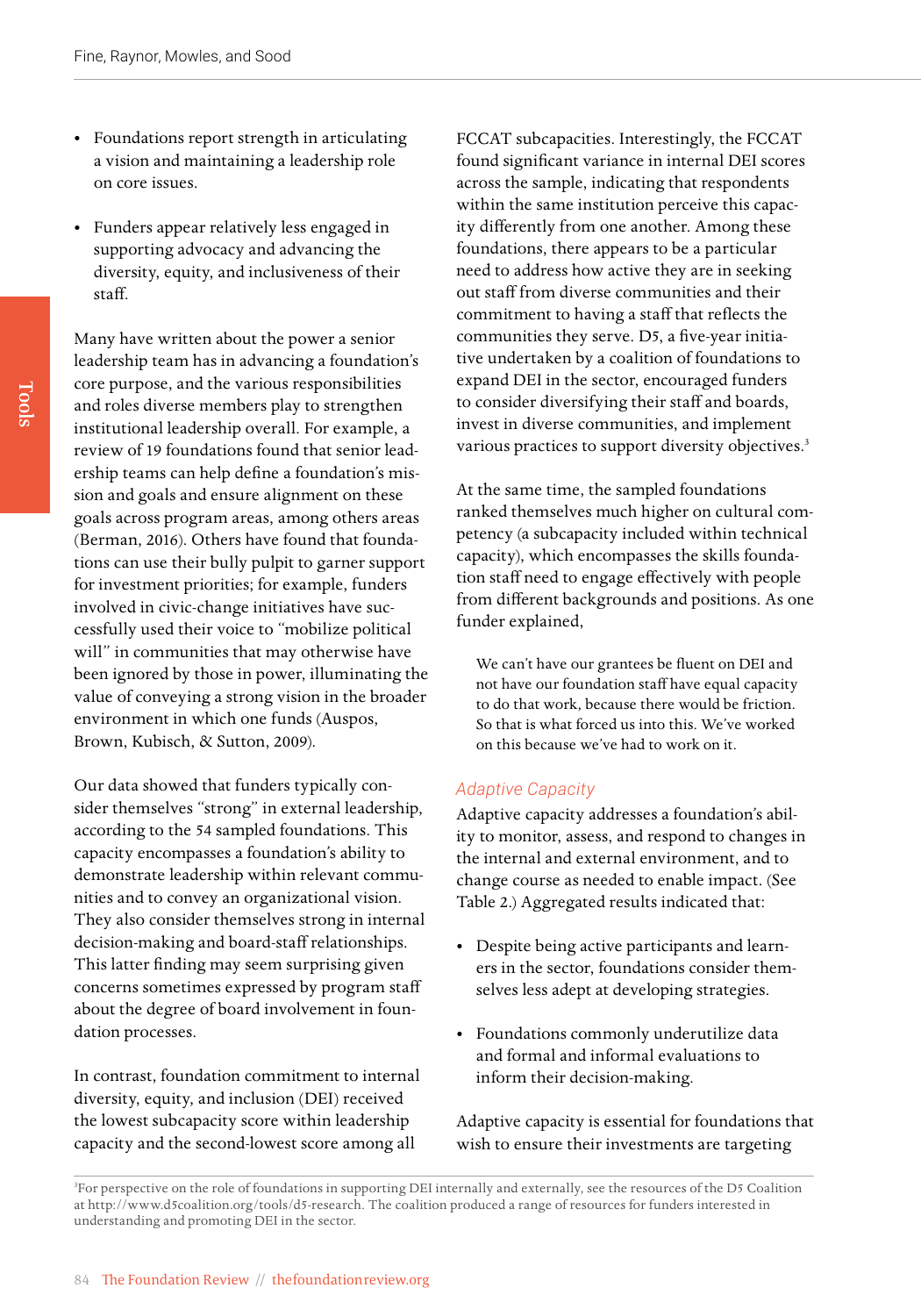| <b>Adaptive</b>                     | The ability of a foundation to monitor, assess, and respond to changes<br>in the internal and external environment.                                                           |
|-------------------------------------|-------------------------------------------------------------------------------------------------------------------------------------------------------------------------------|
| <b>Subcapacity</b>                  | <b>Definition</b>                                                                                                                                                             |
| Data-informed approach              | The foundation uses different kinds of data to inform decisions.                                                                                                              |
| Environmental learning              | The foundation stays abreast of needs, opportunities, and shifts<br>in relevant environments through connecting to peer funders, the<br>community, and other relevant actors. |
| Evaluation                          | The foundation incorporates in formal and informal evaluation efforts<br>and shares information with external stakeholders.                                                   |
| Foundation networks                 | The foundation actively participates in peer networks and other<br>collaborative efforts to advance shared objectives.                                                        |
| Innovation and experimen-<br>tation | The foundation demonstrates a willingness to challenge assumptions,<br>try new things, and modify existing approaches.                                                        |
| Networking grantees                 | The foundation actively connects grantees with potential allies, such as<br>nonprofits and other funders.                                                                     |
| Strategy development                | The foundation intentionally develops, assesses, and revisits strategic<br>priorities and practices.                                                                          |

#### **TABLE 2** Adaptive Subcapacities and Definitions

what's most needed and to equip their grantees' ability to respond to needs and opportunities that emerge in real time, often within a grant period. While our early literature review did not yield an agreed upon set of adaptive-capacity elements, we did find a number of features noted by various experts. Brown, Colombo, & Hughes (2009), for example, described their effort to facilitate real-time learning within a foundation seeking to improve its impact in communities served. To progress, the foundation modified its staffing structure, adding new positions and an entire team focused exclusively on strengthening and facilitating across the foundation. Other scholars, focused on the state of evaluation at foundations, have observed that misalignment between evaluation goals and assessment processes may lead to challenges when making adaptive decisions (Coffman & Beer, 2016).

The FCCAT data showed that foundations rely heavily on peer networks and engagement with their grantees for knowledge that can help guide decision-making. Also rated as "strong" among the 54 sampled foundations were innovation and experimentation, and environmental learning. One foundation, however, officially noted, "One of our issues is environmental learning. We do our best to talk to a broad audience, but we don't always do enough. The FCCAT results were a reminder of where we need to stay on our toes." Foundation capacity for strategy development and engaging a data-informed approach rated as relatively less robust, with both scores falling in the "satisfactory" range.

Following these capacities was formal and informal evaluation, which received the lowest score overall among all 43 subcapacities measured by the FCCAT. Foundations did report some success in creating space to reflect on lessons learned, but appeared to lack clear criteria for determining whether the work is effective. They also lack a regular system or approach for evaluating their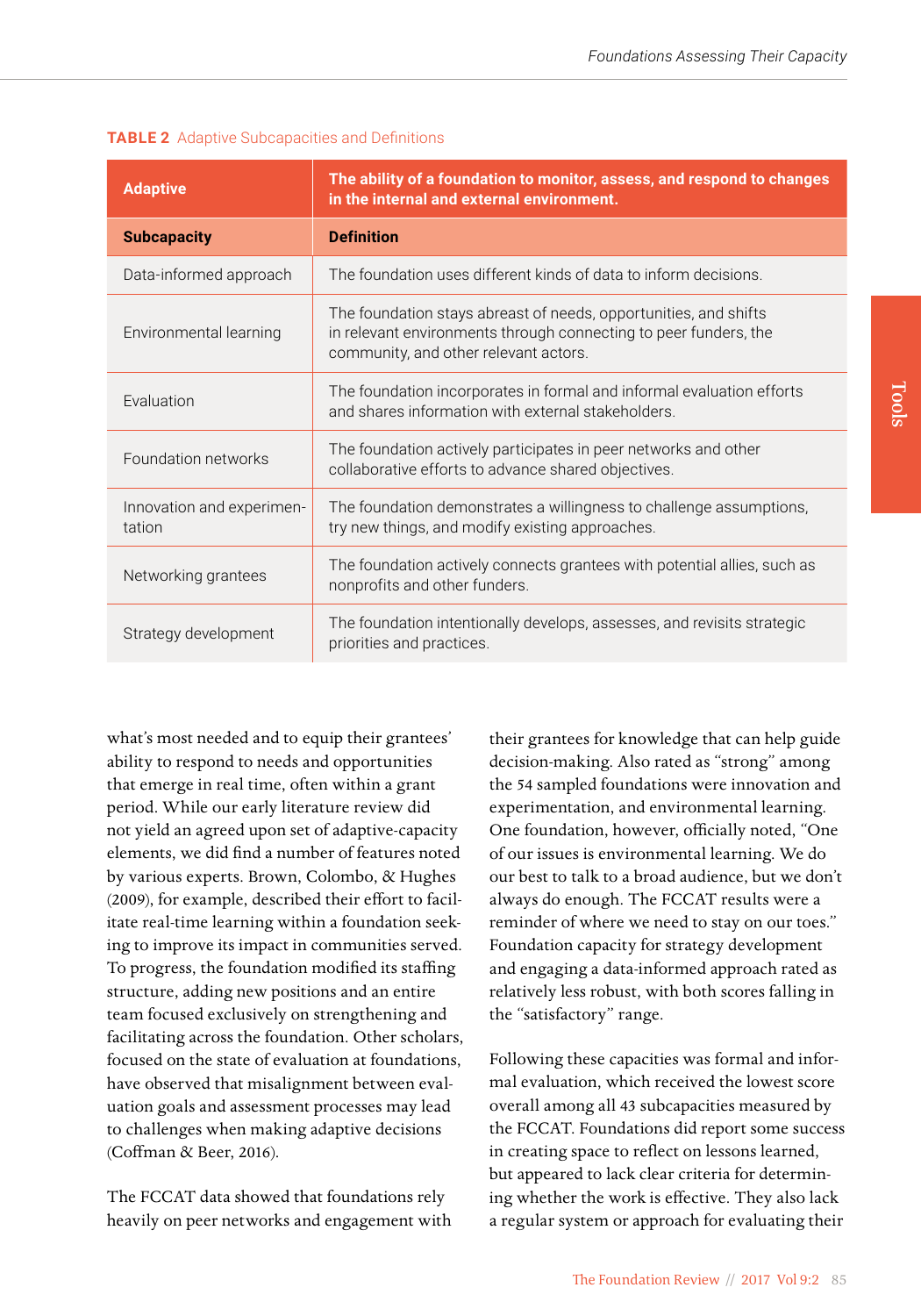#### **TABLE 3** Management Subcapacities and Definitions

| <b>Management</b>                  | The ability of a foundation to ensure the effective and efficient use of<br>its diverse organizational resources.              |  |
|------------------------------------|--------------------------------------------------------------------------------------------------------------------------------|--|
| <b>Subcapacity</b>                 | <b>Definition</b>                                                                                                              |  |
| Financial-mission<br>management    | Foundation management of resources, including investments and<br>budgeting, is well-aligned with the institutional mission.    |  |
| Grant-portfolio<br>management      | The foundation's portfolio-level strategy is clear, intentional, and nimble,<br>utilizing diverse funder tools and approaches. |  |
| Grantee-relationship<br>management | The foundation has effective, respectful, and thoughtful relationships with<br>its grantees.                                   |  |
| Grantmaking processes              | The foundation has effective, efficient, and consistent processes and<br>systems for making and monitoring grants.             |  |
| Risk approach                      | The foundation is willing to take appropriate risks and utilize multiple<br>strategies to achieve greater outcomes.            |  |
| Staff communication                | The foundation has open and respectful channels of communication and<br>feedback across levels of staff.                       |  |
| Staff development                  | The foundation supports professional development of staff through<br>coaching, mentoring, training, and other means.           |  |
| Staff-performance<br>management    | The foundation has effective human resource policies and practices,<br>cultural sensitivity, and clear work expectations.      |  |

portfolios.4 This finding reflects the need for a "deeper culture change and a commitment to a different way of thinking and interacting, for which there aren't widely accepted guideposts," remarked one funder. Effective evaluation necessitates "dealing with power and learning, which requires a more specific type of human capital."

#### *Management Capacity*

Management capacity addresses a foundation's ability to ensure the effective and efficient use of its diverse organizational resources. (See Table 3.) Aggregated results suggested that:

• Foundations benefit from strong management across internal and external roles.

• Funders evidence some aversion to taking risks.

Researchers have identified various elements of management capacity for foundations — such as the importance of talent management, or human capital (typically addressed through professional development and performance reviews), and the importance of effectively selecting and managing grantees (Coon, 2012; Fleishman, 2009). Also important is how a foundation determines its appropriate level of risk, as answers to this question help define the strategies a foundation is likely to support, the time period in which it expects to see outcomes, the scope of the goals it embraces, and the partnerships it determines are

4 These findings are consistent with a recent report from the CEP (2016) on the challenges foundations commonly face in incorporating evaluation and learning practices into their institutional practice and in applying lessons learned to grantmaking activities.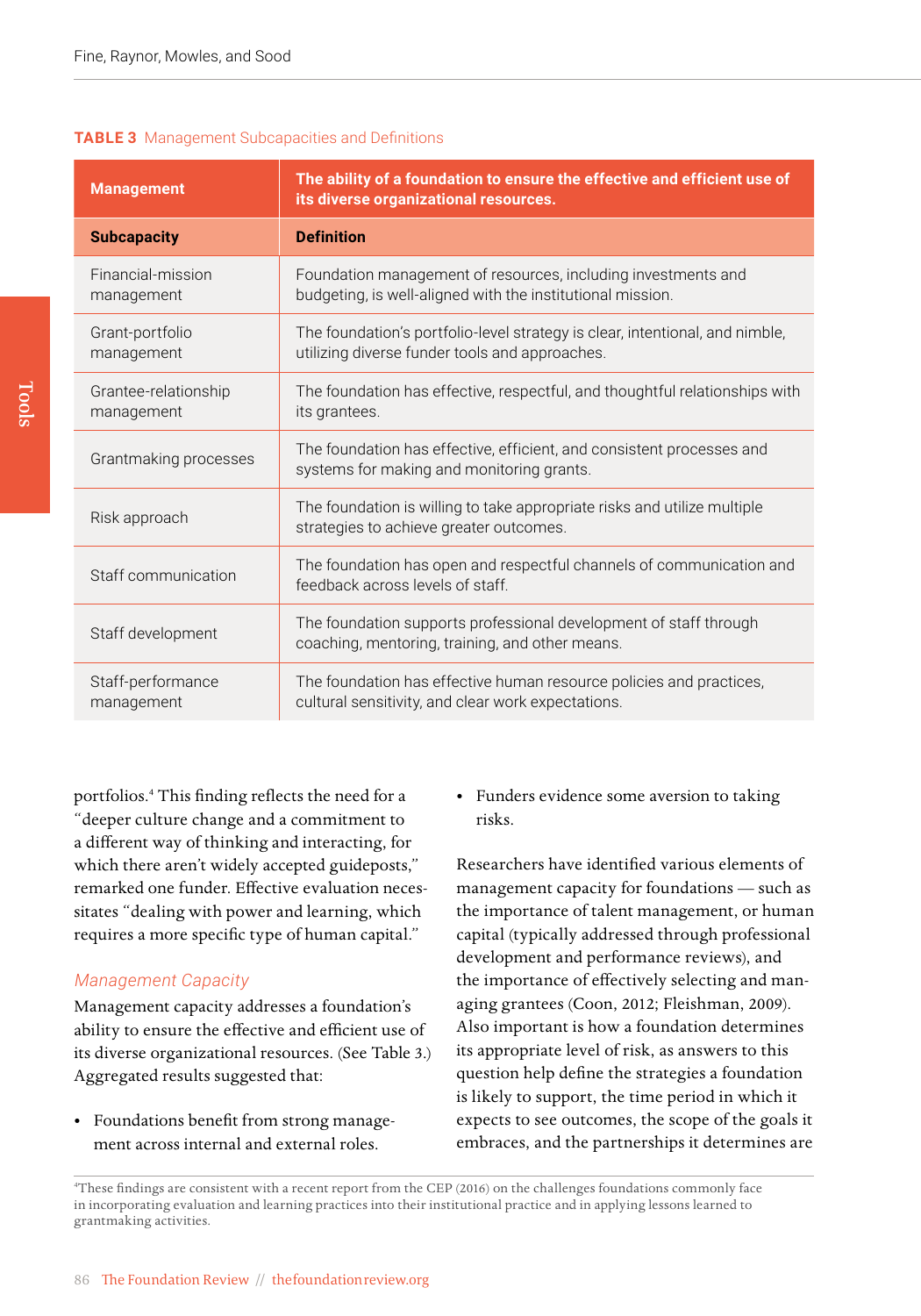essential to achieve impact. Establishing clearer processes and criteria to guide a foundation's risk approach is however still needed, it seems. As noted by a participant at a 2015 GEO learning event (Smart, para 1),

Grantmakers are often asked by internal stakeholders, such as our boards, and external stakeholders, such as our grantees, to take more risks. But what do they mean by risk? Is risk-taking essential to innovation and learning? What's the right amount of risk that's appropriate? How does it relate to our and our grantees' appetites for failure? And, how do we have productive conversations with board, staff, and grantees about risk anyway?

Across participating foundations, management capacity yielded the strongest results, with seven of the eight management subcapacities falling within the "strong" range. "Foundation staff seems to be good at the fundamentals of management, for which there are widely accepted guideposts and a corresponding talent pool from which to draw," concluded one funder interviewed for this article. Since the various components of management capacity comprise the daily activities of foundations, these results are perhaps not surprising. Indeed, compared to nonprofits, foundations are likely to enjoy greater resources for carrying out their core functions, such as financial and grants portfolio management and staff development. This said, in keeping with the observation voiced by the GEO event participant above, sampled foundations indicated relatively less confidence in their institutions' willingness to take "risks" or make use of multiple strategies to achieve bigger outcomes. The overall score for risk approach fell in the "satisfactory" range, perhaps reflecting lack of clarity or criteria for or assessing and managing risk.

#### *Technical Capacity*

Technical capacity broadly addresses whether a foundation has the skills and resources it needs to carry out its key organizational and programmatic functions. (See Table 4.) Aggregated FCCAT results indicated that:

• Foundations show wide variation in their capacities, with financial management,

grantmaking, and cultural competency ranking as top skills.

- Grantmakers identify the need for enhanced technology and evaluation abilities, among other skills.
- Fundraising capacity represents a challenge for some funders.

Technical capacity is perhaps the arena where foundations and nonprofits have the greatest overlap, due to similarities in the infrastructure and resources they each need to operate. That being said, specific areas of technical capacity are commonly identified as critical for foundations to acquire and, accordingly, foundation-support organizations often tailor trainings and learning activities toward strategic communications, technology support, and knowledge management (Auspos, et al., 2009; Berman, 2016; Coon, 2012). Membership organizations working in the field have programs that help foundation staff build technical capacity. Philanthropy New York (2015), for example, has an *Essential Skills and Strategies for New Grantmakers* series that covers legal knowledge, communication, making sound funding decisions, and several other topics.

Technical capacity represents an area of strength for the 54 foundations sampled overall, potentially reflecting the ability of funders to allocate resources where needed to enable effective work. The strongest scores tallied were for financial-management skills, followed by cultural competency and grantmaking skills. By comparison, foundations reported lower scores for technology and evaluation, advocacy, knowledge management, and technology skills. For community and public foundation respondents that engage in raising money, fundraising skills received the lowest score. Findings for this initial FCCAT assessment of technical capacity also indicated greater variation in individual scores among the specific subcapacities, compared to the other four core capacities. This suggests that staff display markedly different levels of skill and competency across the various operational areas examined.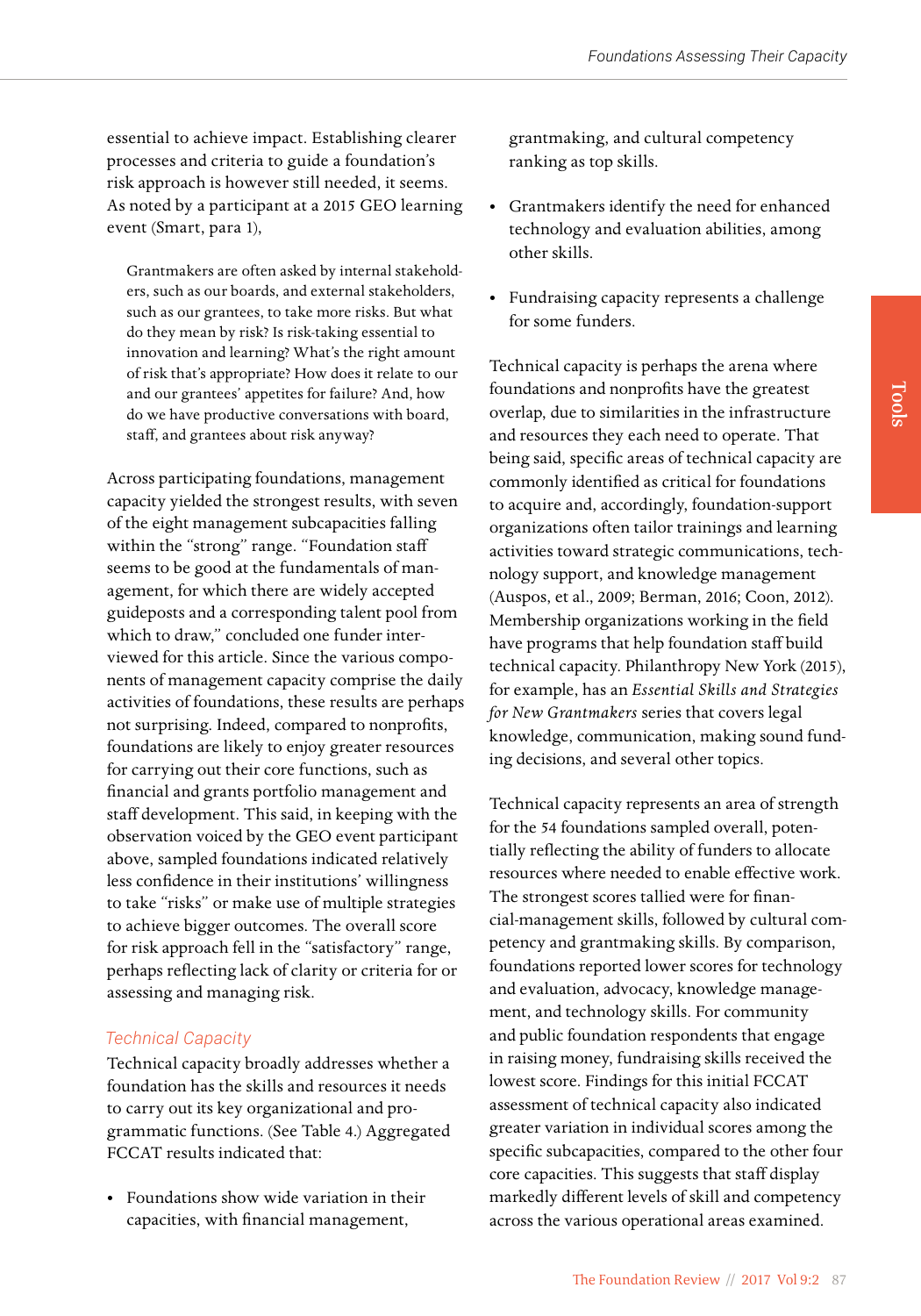#### **TABLE 4** Technical Subcapacities and Definitions

| <b>Technical</b>                  | The ability of a foundation to implement its key organizational and<br>programmatic functions through available technologies, tools, and<br>staff skills.                                                                                          |
|-----------------------------------|----------------------------------------------------------------------------------------------------------------------------------------------------------------------------------------------------------------------------------------------------|
| <b>Subcapacity</b>                | <b>Definition</b>                                                                                                                                                                                                                                  |
| Advocacy skills                   | The foundation has skills to engage in and/or support policy advocacy and<br>overall issue advocacy.                                                                                                                                               |
| Cultural competency               | Foundation staff has skills to work and communicate effectively with people<br>from different backgrounds and positions.                                                                                                                           |
| Evaluation skills                 | The foundation has the skills to carry out evaluation and learning activities.                                                                                                                                                                     |
| Facilities                        | The foundation has appropriate and well-managed facilities.                                                                                                                                                                                        |
| Financial-<br>management skills   | The foundation has the ability to effectively administer day-to-day financials<br>and manage the budget.                                                                                                                                           |
| Fundraising skills                | The foundation has the ability to identify and cultivate new funders for the<br>its work.                                                                                                                                                          |
| Grantmaking skills                | Foundation staff has effective skills for grantmaking activities (e.g.,<br>managing grantmaking processes, budget development and management,<br>developing grant strategy, conducting due diligence, and holding content-<br>specific knowledge). |
| Knowledge-<br>management skills   | Foundation staff has the ability to share and codify information within the<br>foundation, over time, and across teams.                                                                                                                            |
| Legal skills                      | The foundation has sufficient resources to guide it regarding legal issues.                                                                                                                                                                        |
| Strategic<br>communication skills | The foundation has the skills to effectively message its priorities and work.                                                                                                                                                                      |
| Technology                        | The foundation has the necessary technology resources (e.g., equipment,<br>systems, software) to run efficient operations.                                                                                                                         |
| Technology skills                 | The foundation has the technological skills to effectively use and maintain<br>technology resources.                                                                                                                                               |

#### *Organizational Culture Capacity*

Organizational culture capacity encompasses the values, assumptions, and behavioral norms that guide how a foundation carries out its work. (See Table 5.) Aggregate FCCAT results indicated that:

- Foundations indicate a consistent sense of the cultural values, assumptions, and behavioral norms that shape their institutions.
- Funders perceive their institutions as less likely to value different perspectives.

Shared cultural norms can be critical to the success of foundations in advancing their missions. Grantmakers for Effective Organizations (2016) argues that intentionally addressing and shaping foundation culture is critical and ties the organizational culture of foundations directly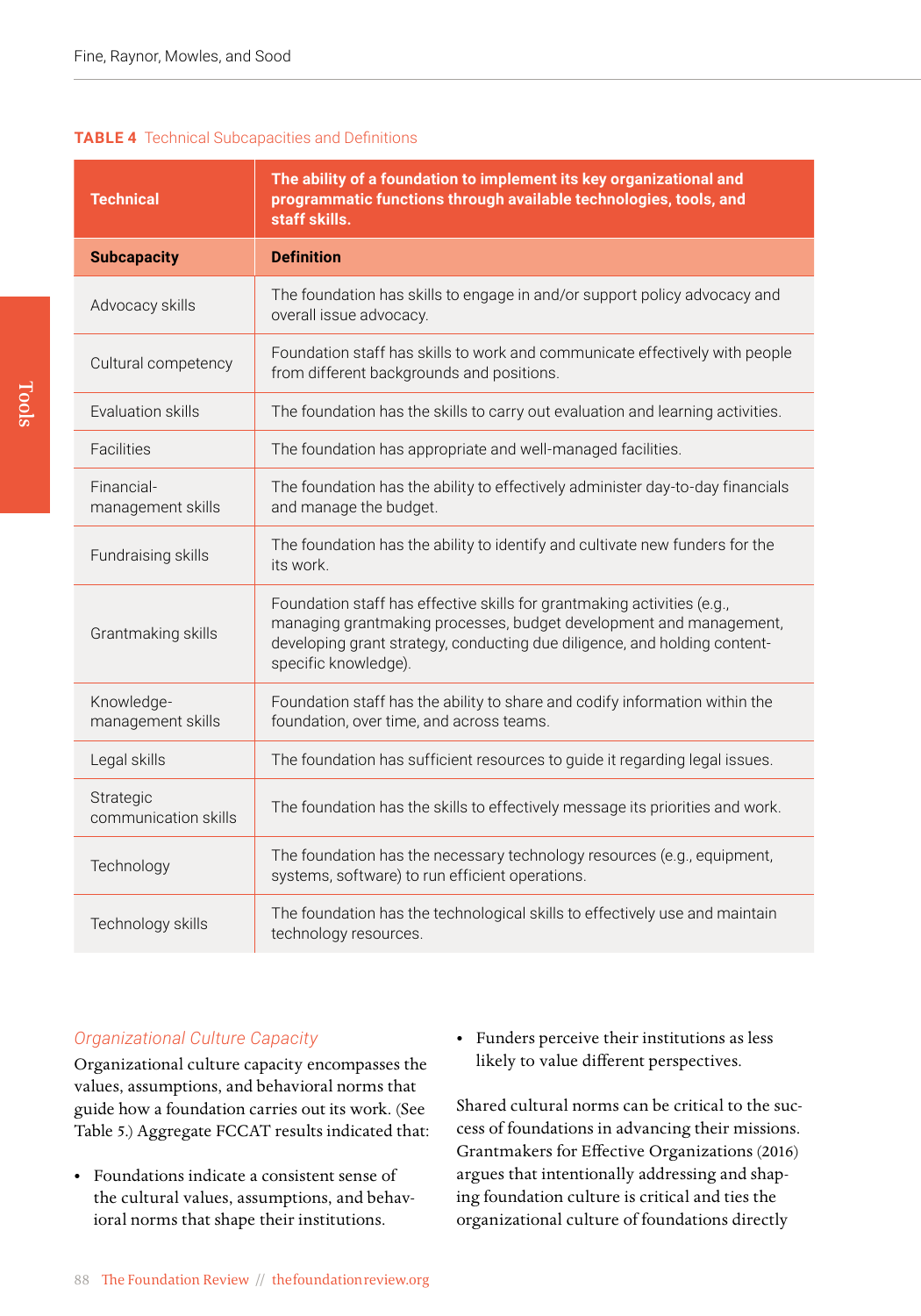| <b>Organizational</b><br><b>Culture</b> | The values, assumptions, and behavioral norms that guide how a foundation<br>carries out its work.                                                   |
|-----------------------------------------|------------------------------------------------------------------------------------------------------------------------------------------------------|
| <b>Subcapacity</b>                      | <b>Definition</b>                                                                                                                                    |
| Cohesion                                | The foundation's climate is congenial.                                                                                                               |
| Demonstrating<br>accountability         | Foundation leaders are held accountable for making decisions that advance<br>the organization's mission.                                             |
| Demonstrating clear<br>and lived values | The foundation holds clear values that guide its practices for interpersonal<br>interaction, both internally and externally.                         |
| Demonstrating<br>transparency           | The foundation is open in sharing information with external audiences.                                                                               |
| Empowerment                             | Foundation staff members are given the support and space to exert their own<br>ideas and feel like they can be successful.                           |
| Encouraging<br>collaboration            | The foundation's climate and practices foster collaboration for shared<br>purposes.                                                                  |
| Supporting staff<br>sustainability      | The foundation's climate and work conditions support staff's sustained<br>enthusiasm for and ability to manage work activities and responsibilities. |
| Valuing different<br>perspectives       | The foundation actively considers diverse viewpoints when making decisions.                                                                          |
| Valuing learning                        | The foundation's staff members are encouraged to reflect on their work and to<br>see mistakes as an opportunity for learning.                        |

**TABLE 5** Organizational Culture Subcapacities and Definitions

to their impact on grantees (David & Enright, 2015; GrantCraft, 2015).<sup>5</sup> Research from the CEP supports this conclusion, finding that when foundation staff are knowledgeable about the communities in which they work, feel high levels of empowerment, and learn from past performance, grantees are more likely to perceive greater clarity and consistency, perceive the foundation to have more impact, and feel more positive about the quality of their relationships (Bolduc, 2016). Finally, Rockefeller Philanthropy Advisors (2016) builds on Peter Drucker's "theory of business" conceptual framework to posit a "theory of the foundation," which offers a way to clarify and understand how a foundation

allocates resources, makes decisions, and defines success. It can also illuminate distinctions and commonalities among foundations, leading to a way to compare and analyze how a foundation operates and the results it achieves.

Reponses from the 54 sampled foundations indicated that they have a clear and cohesive sense of their institutions' cultural values, assumptions, and behavioral norms and that they perceive these attributes in similar ways. Three of the subcapacities rated as "strong" — demonstrating clear and lived values, demonstrating accountability, and empowerment — and the remaining six subcapacities as "satisfactory." The ultimate

5 The CEP (2014) also offers a foundation Staff Perception Report, which assesses how staff experience organizational culture.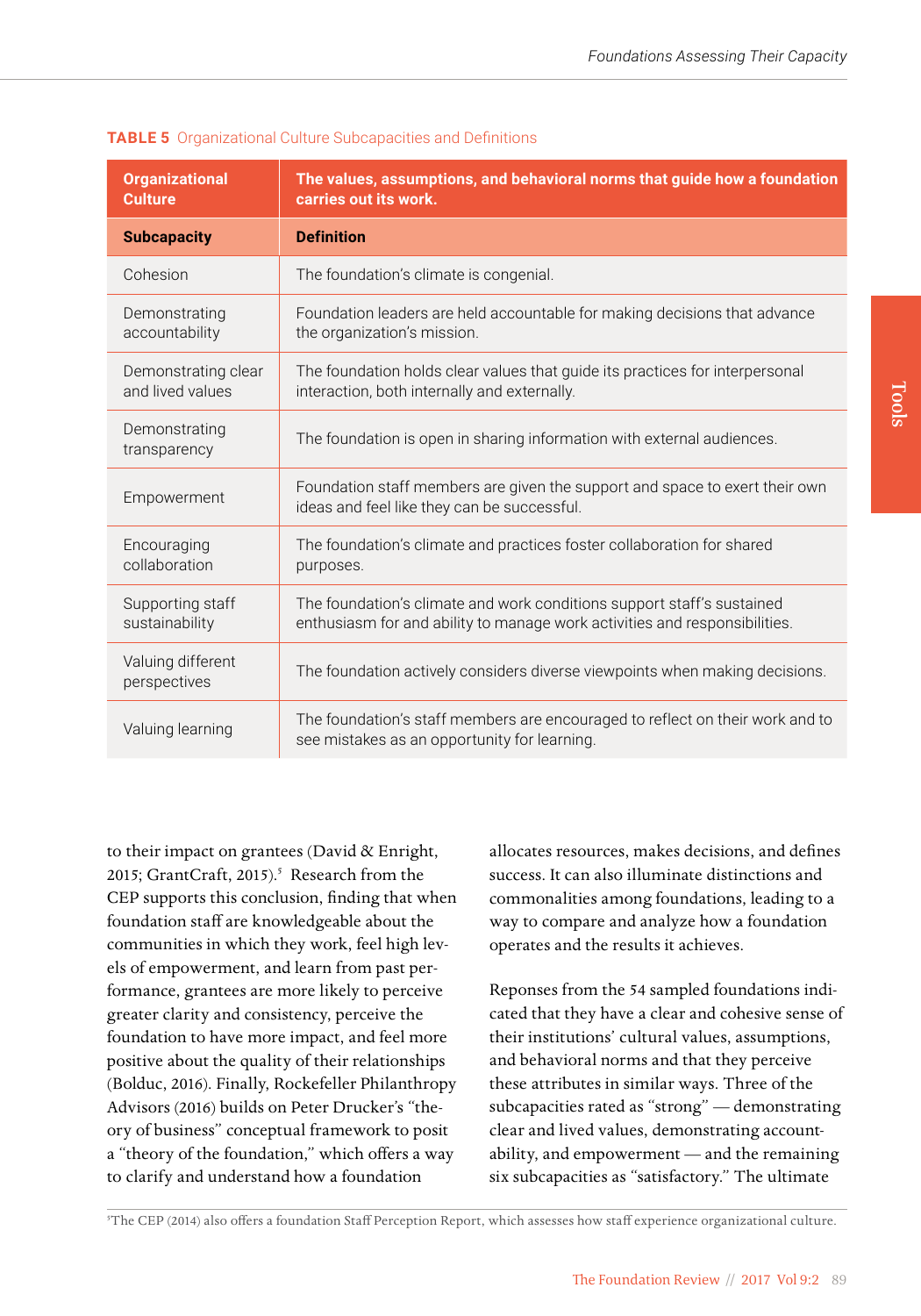*"A continual focus on strengthening your organization's capacity to drive community change will result in higher levels of effectiveness and change for the community," a foundation leader said.* 

impact of cultural norms may be harder to determine, but they do provide a means for staff to engage with one another, express their points of view, and align to achieve shared goals. They also have strong implications for foundation relationships with grantees. As one funder stated, "For all foundations, there's a risk of sitting in our ivory tower that breaks down two-way communication and transparency. I find adaptive capacity and organizational culture are both critical for determining how grantee relationships are managed." The act of reflecting on organizational culture can also be essential to increasing effectiveness. Remarked another funder,

It's been our experience that we as an organization are more comfortable asking others to take up various behavior changes than ourselves internally. But where we have been fairly successful is when we confront the importance of the work. How can we get better at it? We often come back to ourselves.

#### Rethinking Foundation Capacity

This article began by asking, "Do foundations need to build capacity?" Undoubtedly, there are many foundations already engaged in efforts to enhance various aspects of their operations, whether by hiring an executive coach to support a new leader, retaining a communications specialist to boost external messaging, or adopting the latest grants-management software. But these approaches to capacity building tend to be piecemeal and fall short of thinking of the organization as a whole — how a foundation leads,

makes use of its human talent and technology, learns and adapts, and engages with external stakeholders and audiences. Without this organizational intelligence, foundations are at risk of underutilizing their powerful resources.

The FCCAT assessments suggest tremendous potential for learning and improvement among funders who undertake a comprehensive assessment of their current capacity. It also reflects a growing perspective on the part of foundations that their effective functioning is critical to having an impact. One funder remarked,

Turning the lens toward the foundation has been a relatively recent development. We had professed for some time that our foundation's impact was dependent on the capacity of grantees. But we've become less comfortable using grantee effectiveness as a proxy for our own.

Another funder commented, the "FCCAT is a helpful reminder of what we're not doing."

The process of assessing capacity can also be challenging, especially for those who feel they are doing everything possible to advance the mission of the institution or for institutions less comfortable with reflective practice more generally. A funder observed that "a number of our colleagues struggle not to hear behavioral feedback as condemnation of their commitment." The time needed to undertake a capacity assessment and act upon the learnings may also be perceived as an impediment for some foundations. Funders may feel they are too busy doing their work to explore how they might do that work differently to increase impact.

Outweighing these concerns, however, are the very real benefits that come with better understanding of institutional capacity and needs. Addressing staff needs for increased training opportunities can lead to improved staff capacity, greater organizational loyalty, and even the identification of the next generation of leaders. One funder noted,

Our approach around capacity building has moved from remedial for both grantees and staff to "good to great." How do we find folks who are meeting or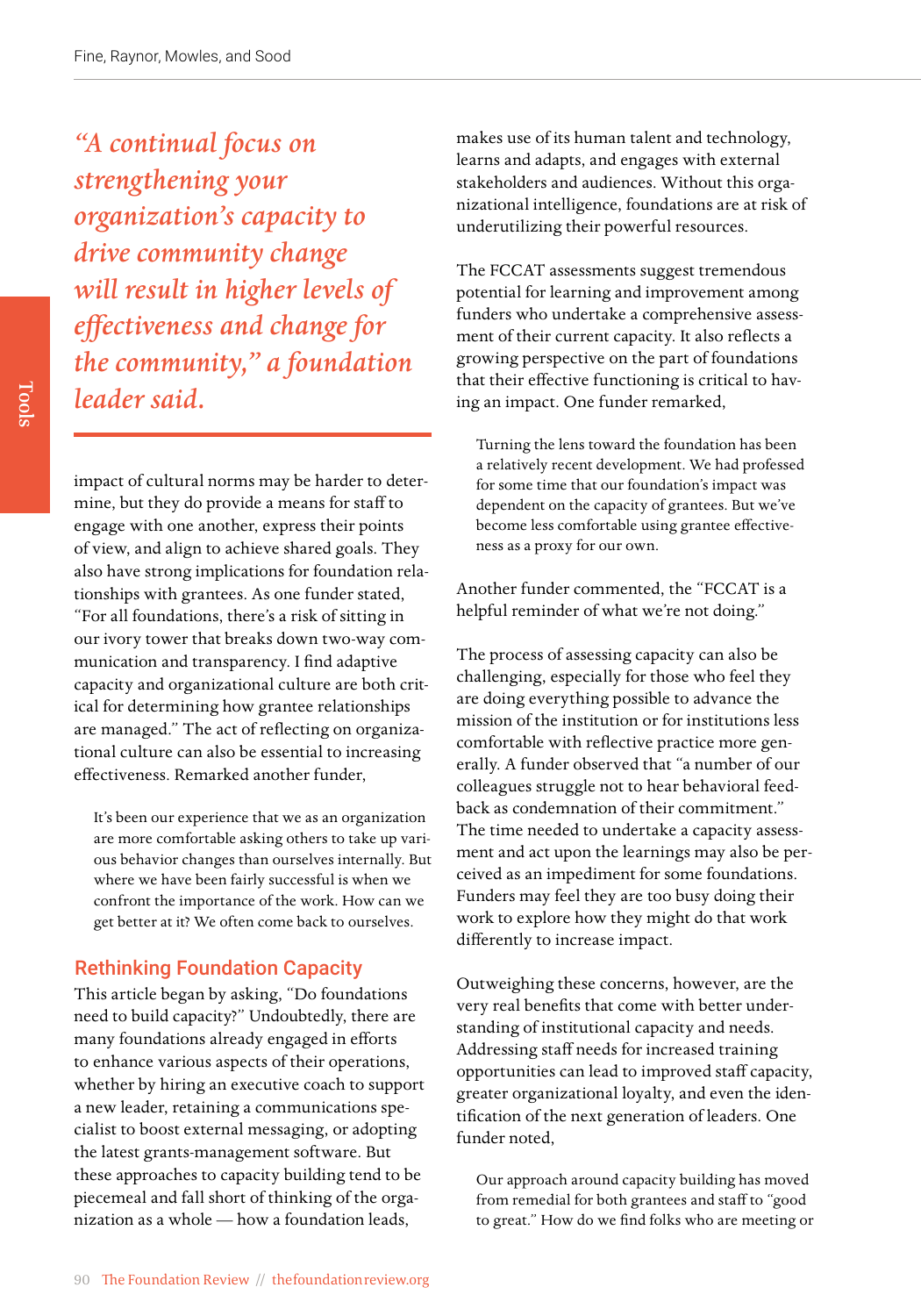exceeding expectations and bring them to the next level? Coaching is now a reward; if you're doing well, you get a coach. We're focusing on learning from each other and less on fixing deficits.

Understanding and enhancing foundation capacity can also be critical to maximizing relationships with grantees, community partners, and other stakeholders. "A continual focus on strengthening your organization's capacity to drive community change will result in higher levels of effectiveness and change for the community," a foundation leader said. "You have to invest in yourself to be the best you can be on behalf of the community."

Critical to engagement in a capacity-building assessment is buy-in from organizational leaders. As one funder remarked,

When it comes to culture change and organizational development, there's a ceiling to what you can achieve without senior leadership who reinforce what you're trying to spread. If they are unaware or not supportive, it is easy for them to undermine what you're trying to achieve.

Engaging in holistic assessment of foundation capacity remains in its early days. As more funders make use of the FCCAT or other tools, there will be both an increased understanding of foundation capacity needs and a greater ability to generate more nuanced benchmarking by foundation type, size, and other characteristics. For example, one community foundation leader said, "We want to compare our scores to the aggregate, particularly to community foundations." With that information in hand, the foundation can better answer such questions as "How do we continuously invest in all the subcapacities in the survey, and how do we prioritize?" and "What's next for our organizational development?" Foundations that engage in capacity self-assessment will also be afforded invaluable perspective into the experience of the grantees seeking to build capacity and in identifying how their needs might align. "If we're going to make wise resource decisions," concluded another funder, "our capacity has to be in sync with nonprofit capacity."

Requiring both science and art, capacity building will always be a complex endeavor grounded in diagnoses of strengths and challenges, considerations of what to prioritize given inevitable capacity constraints, and a thorough understanding of organizational readiness to maximize the opportunities for enhanced performance. Many foundations may not yet be ready for the type of commitment needed to ensure the success of a capacity-building initiative. But the experiences reported by a set of 54 foundations in the vanguard of organizational self-assessment suggest that demand will grow. These funders have come to understand that achieving maximum impact requires that all individuals and institutions working to provide a public benefit are able to operate at their full potential.

#### References

- Auspos, P., Brown, P., Kubisch, A. C., & Sutton, S. (2009). Philanthropy's civic role in community change. *The Foundation Review, 1*(1), 135–145. [https://doi.](https://doi.org/10.4087/FOUNDATIONREVIEW-D-09-00010) [org/10.4087/FOUNDATIONREVIEW-D-09-00010](https://doi.org/10.4087/FOUNDATIONREVIEW-D-09-00010)
- Berman, M. A. (2016). Enhancing foundation capacity: The role of the senior leadership team. *The Foundation Review, 8*(2), 74–83. [https://doi.org/10.9707/1944-](https://doi.org/10.9707/1944-5660.1299) [5660.1299](https://doi.org/10.9707/1944-5660.1299)
- BOLDUC, K. (2016, August 16). The ripple effect of foundation culture. *Stanford Social Innovation Review.*  Retrieved from [https://ssir.org/articles/entry/the\\_](https://ssir.org/articles/entry/the_ripple_effect_of_foundation_culture) [ripple\\_effect\\_of\\_foundation\\_culture](https://ssir.org/articles/entry/the_ripple_effect_of_foundation_culture)
- Brest, P., & Harvey, H. (2008). *Money well spent: A strategic plan for smart philanthropy.* Hoboken, NJ: Wiley.
- Brown, P., Colombo, M., & Hughes, D. M. (2009). Foundation readiness for community transformation: Learning in real time. *The Foundation Review, 1*(1), 125–134. [https://doi.org/10.4087/](https://doi.org/10.4087/FOUNDATIONREVIEW-D-09-00009) [FOUNDATIONREVIEW-D-09-00009](https://doi.org/10.4087/FOUNDATIONREVIEW-D-09-00009)
- Center for Effective Philanthropy. (2014). *Grantee perception report (GPR) and declined applicant perception report (APR).* Cambridge, MA: Author. Retrieved from <http://effectivephilanthropy.org/assessments/gpr-apr/>
- Center for Effective Philanthropy. (2014). *Staff perception report (SPR).* Cambridge, MA: Author. Retrieved from: [http://effectivephilanthropy.org/](http://effectivephilanthropy.org/assessments/spr/) [assessments/spr/](http://effectivephilanthropy.org/assessments/spr/)
- Center for Effective Philanthropy. (2016). *Benchmarking foundation evaluation practices.* Cambridge, MA: Author.